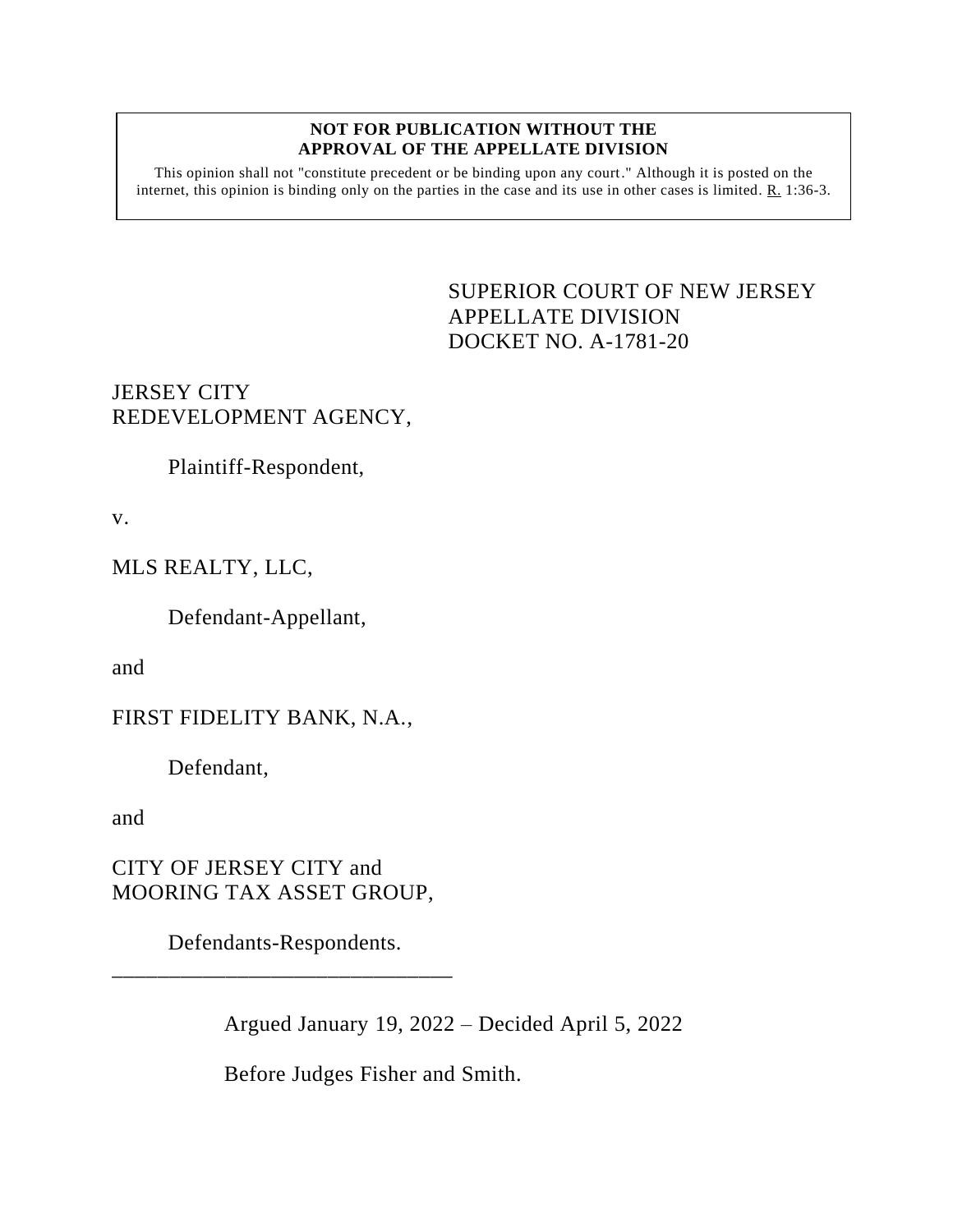On appeal from the Superior Court of New Jersey, Law Division, Hudson County, Docket No. L-3947-18.

Gregory J. Castano, Jr., argued the cause for appellant (Castano Quigley, LLC, attorneys; Gregory J. Castano, Jr., on the briefs).

Francis T. Jamison argued the cause for respondent Jersey City Redevelopment Agency (Archer & Greiner PC, attorneys; James M. Graziano and Francis T. Jamison, of counsel and on the brief).

Thomas J. Slattery, Assistant Corporation Counsel, argued the cause for respondent City of Jersey City (Peter Baker, Corporation Counsel, attorney; Thomas J. Slattery, on the brief).

PER CURIAM

Defendant, MLS Realty LLC (MLS), appeals the Law Division's order denying its motion to vacate a judgment of condemnation. MLS argues that the court erred in denying the motion, asserting that it improperly infringed upon MLS's constitutional right to just compensation. We do not reach the constitutional question, and we are satisfied that the trial court's order is supported by credible evidence in the record. We affirm for substantially the same reasons set forth by Assignment Judge Peter F. Bariso, Jr., in his thorough statement of reasons.

We add the following brief comments, incorporating by reference Judge Bariso's findings. Plaintiff, Jersey City Redevelopment Agency (JCRA), filed a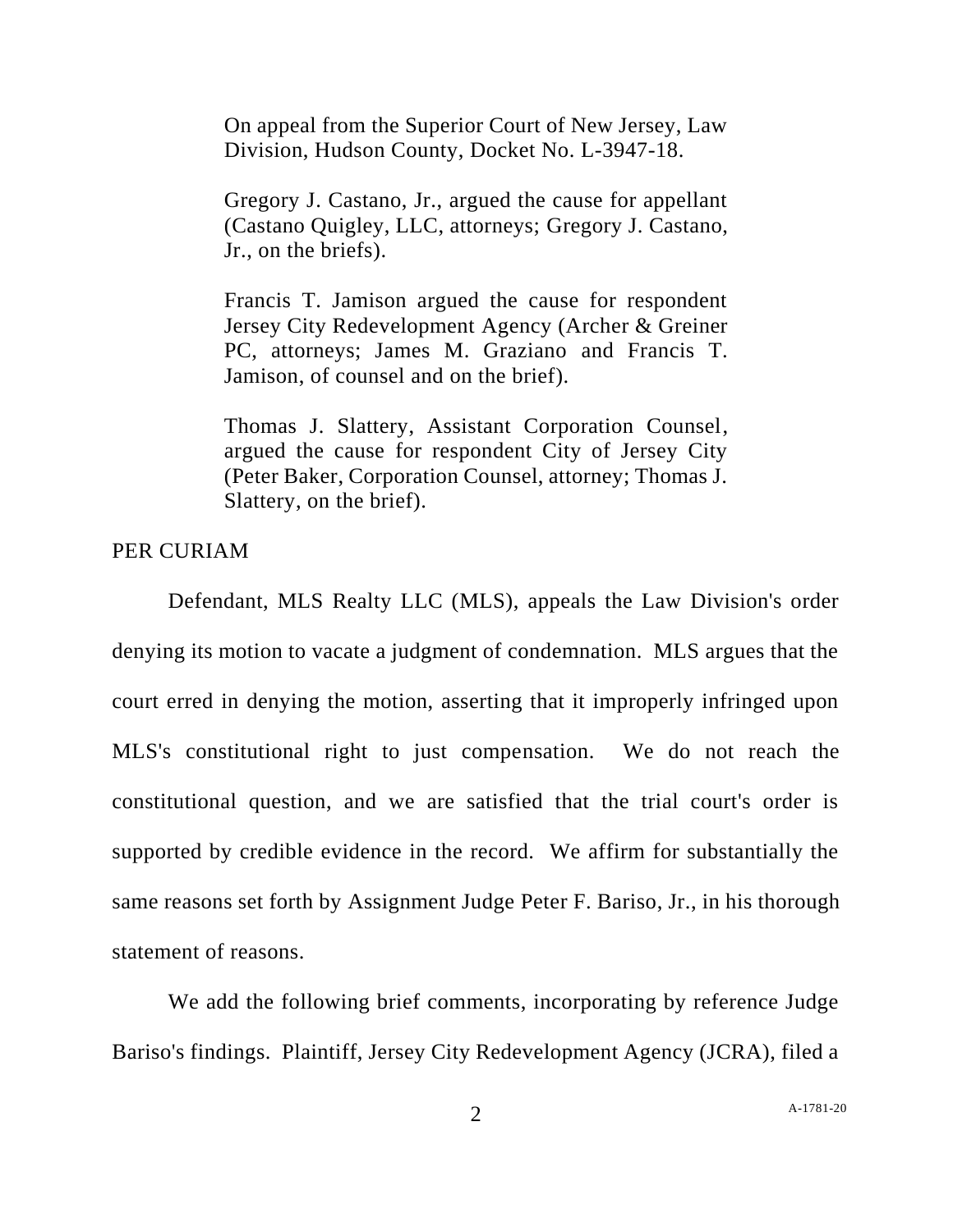complaint and declaration of taking of defendant's property in October 2018. In January 2019 the trial court appointed three condemnation commissioners, who convened a hearing. After the hearing, the commissioners issued a report on May 22, 2019, establishing the subject property value at \$520,000. On June 27 the court entered a final order of disposition dismissing the matter because no appeal was filed within the twenty-day time  $limit<sup>1</sup>$  Over a year later, on December 23, 2020, defendant moved to vacate the judgment of condemnation pursuant to Rule 4:50-1(f).

At the motion hearing, MLS argued for vacation of the condemnation order to protect its Fifth Amendment right to receive just compensation for the taking of its property. MLS contended that the \$520,000 value submitted by the JCRA did not reflect the property's "highest and best use" as required by the Supreme Court for the taking of private property. Klumpp v. Borough of Avalon, 202 N.J. 390, 405 (2010) ("[t]he New Jersey Constitution provides protections against governmental takings of private property without just

<sup>&</sup>lt;sup>1</sup> Pursuant to <u>Rule</u> 4:73-6(a), "[a]n appeal from the report of the commissioners shall be taken by an appellant by filing a notice of appeal with the deputy clerk of the Superior Court in the county of venue within 20 days after the date of service upon him or her, by mail or otherwise, of a copy of the report; but the court for good cause shown may extend the time period for a period not exceeding 30 days."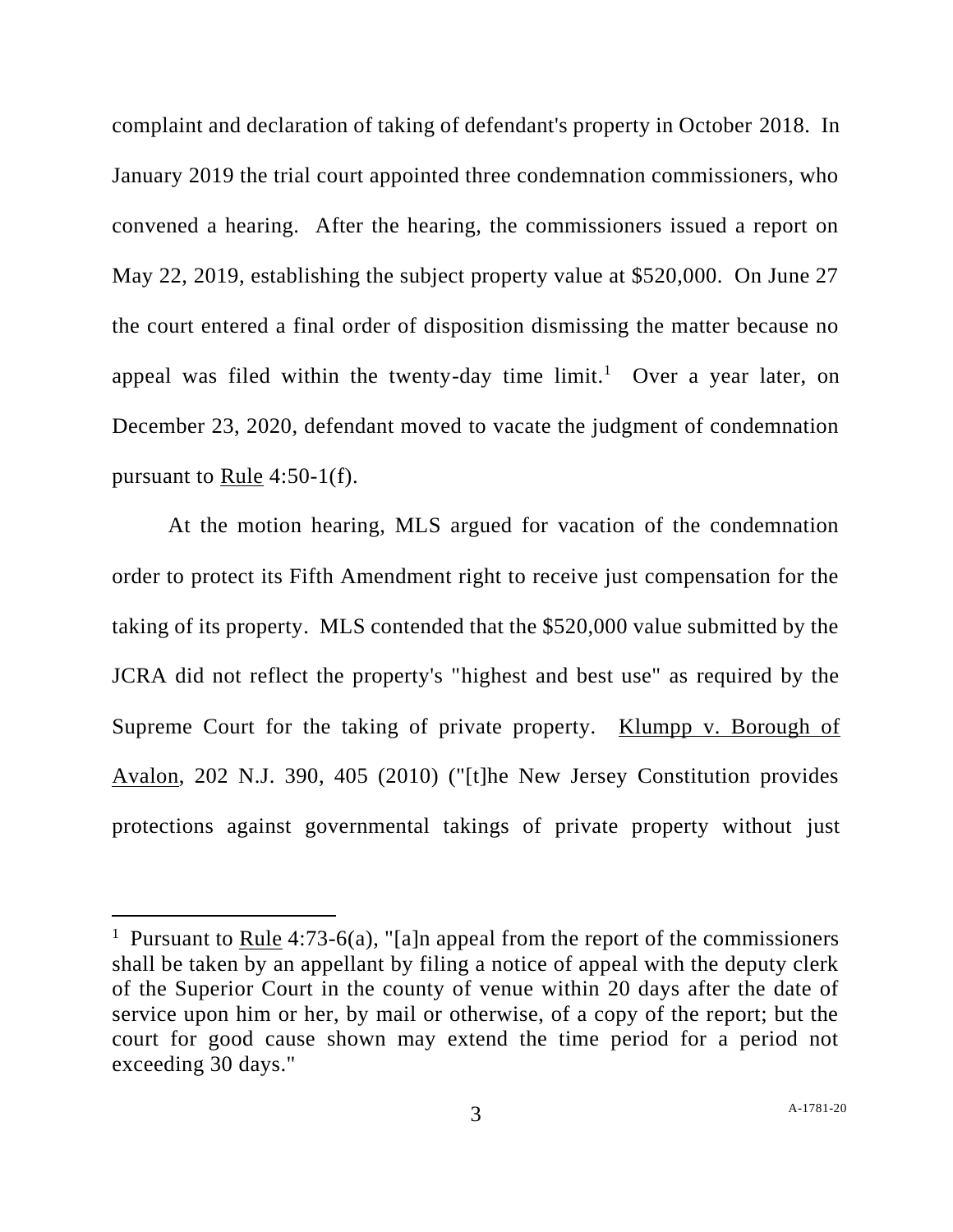compensation"); Hous. Auth. of City of New Brunswick v. Suydam Invs., LLC., 177 N.J. 2, 20 (2003) (highest and best use can be defined as "the most profitable" or "likely" use "at the time of the appraisal" or, alternatively, a "future utilization that produces the highest present land value" with the "probability of achievement" a prerequisite). However, MLS did not submit its own property appraisal with its motion. Instead, it submitted a certification from a company official, Ashraf Elshazly, purporting to value the property at \$5,000,000. MLS asserted blamelessness, alleging that former counsel failed to inform it of the commissioners' report and corresponding appeal deadline. MLS claimed it took immediate action when it learned of the status of the litigation. It also contended that Jersey City would not be prejudiced by granting the motion to vacate. The trial court found MLS did not show exceptional circumstances entitling it to relief under Rule 4:50-1(f). MLS now appeals, arguing abuse of discretion by the trial court.

The resolution of a Rule 4:50-1 motion "is left to the sound discretion of the trial judge, whose decision will not be disturbed absent a clear abuse of that discretion." Orner v. Liu, 419 N.J. Super. 431, 435 (App. Div. 2011) (citing U.S. Bank Nat'l Ass'n v. Guillaume, 209 N.J. 449, 467 (2012)). Abuse of discretion exists "when a decision is 'made without a rational explanation,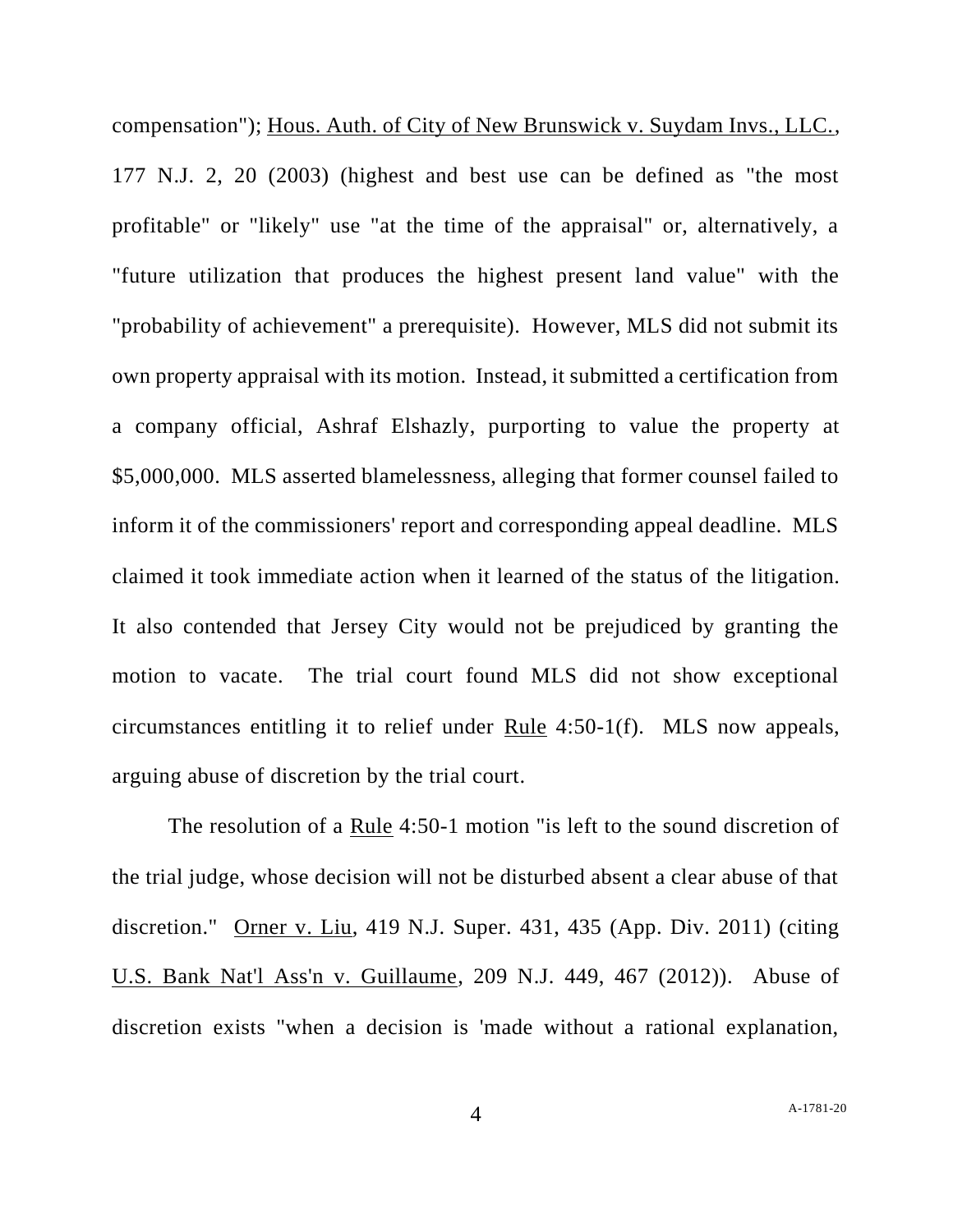inexplicably departed from established policies, or rested on an impermissible basis.'" Guillaume, 209 N.J. at 467 (quoting Iliadis v. Wal-Mart Stores, Inc., 191 N.J. 88, 123 (2007)).

The essence of subsection (f) is to achieve equity and justice in "exceptional situations that cannot be easily categorized." DEG, LLC v. Twp. of Fairfield, 198 N.J. 242, 269-70 (2009) (citations omitted). As such, a movant seeking relief under subsection (f) must satisfy the heavy burden of demonstrating truly exceptional circumstances. Hous. Auth. of Town of Morristown v. Little, 135 N.J. 274, 289 (1994). Because of the importance attached to the finality of judgements, relief under Rule 4:50-1(f) is typically limited to situations where a "grave injustice would occur" were it not applied, and it is available "only when truly exceptional circumstances are present." Guillaume, 209 N.J. at 484 (citing Little, 135 N.J. at 286).

To determine if "truly exceptional circumstances" exist, courts consider: (1) the extent of the delay between dismissal of case and motion to reopen, (2) the underlying reason or cause, (3) the fault or blamelessness of the litigant, and (4) the prejudice, that would accrue to the other party. See Parker v. Marcus, 281 N.J. Super. 589, 593 (App. Div. 1995) (citing Jansson v. Fairleigh Dickinson Univ., 198 N.J. Super. 190, 195 (App. Div. 1985)).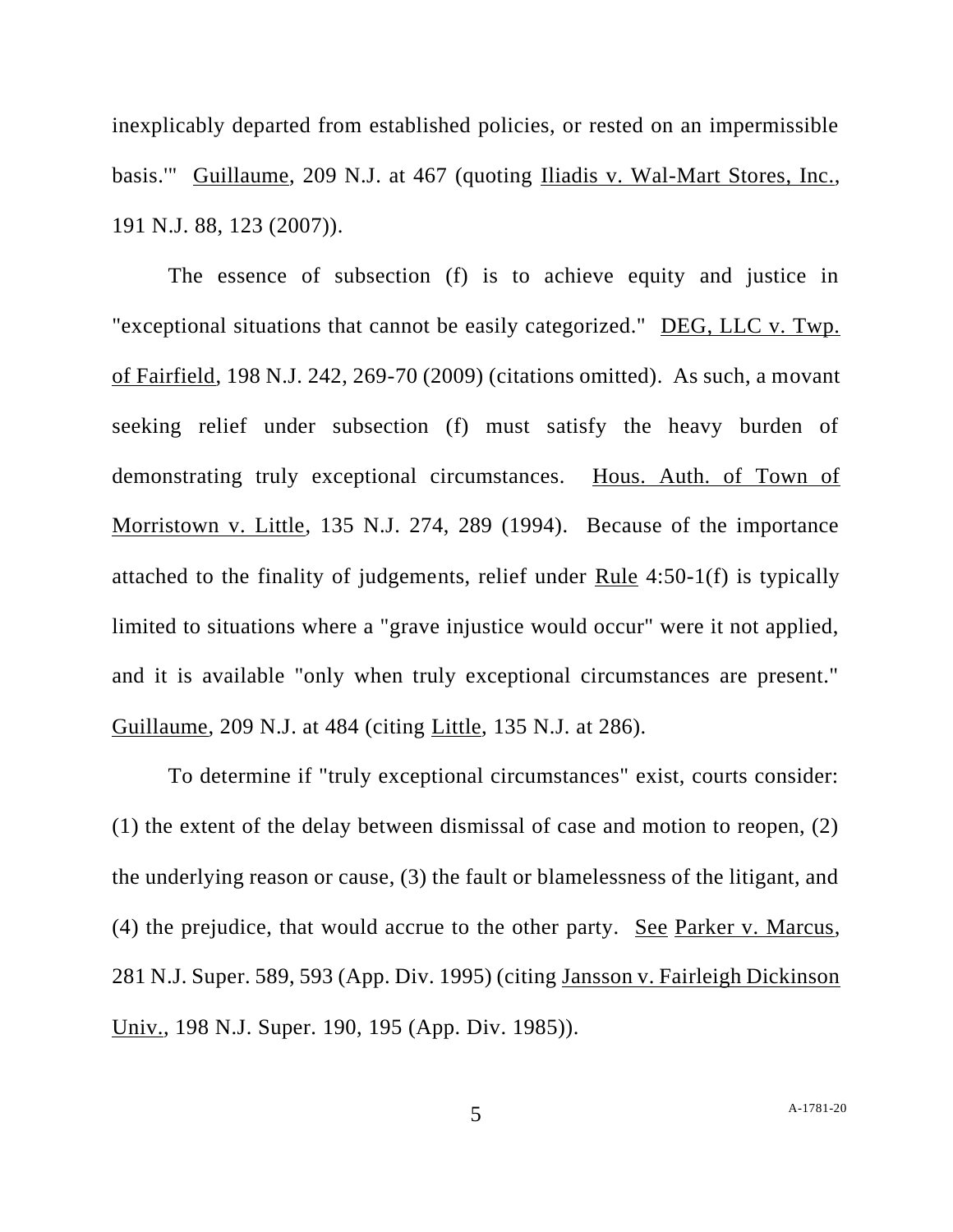The trial court considered the record and found MLS failed to meet its burden under Rule 4:50-1(f). Given the nearly eighteen-month delay between the final order and the motion to vacate, the court was not persuaded that MLS took "immediate action" once it learned of the commissioners' determination. The trial court also dismissed MLS's attempt to use the COVID-19 pandemic as a blanket reason for its failure to act or stay abreast of its case.

The trial court rejected MLS's "blamelessness" argument. The court distinguished the present case from Parker, in that the client in Parker was actively involved in the management of his case, was demonstrably misled by his attorney, and took timely action. The trial court noted that even if former counsel was unresponsive in its client communications, MLS had other means at its disposal to learn the status of the case, such as calling the courthouse, or researching the docket number of the case. Guided by our holding in Parker, – that courts "will not find a litigant 'blameless' where his 'dilemma [is] occasioned by his own dereliction or ambivalence'" – the trial court found that MLS's inaction was occasioned primarily by its own ambivalence.

Finally, the court considered the prejudice to Jersey City and determined that bearing the cost of "relitigating a year-old case so MLS [could] attempt to change a valuation that was ordered in May of 2019" would unfairly prejudice